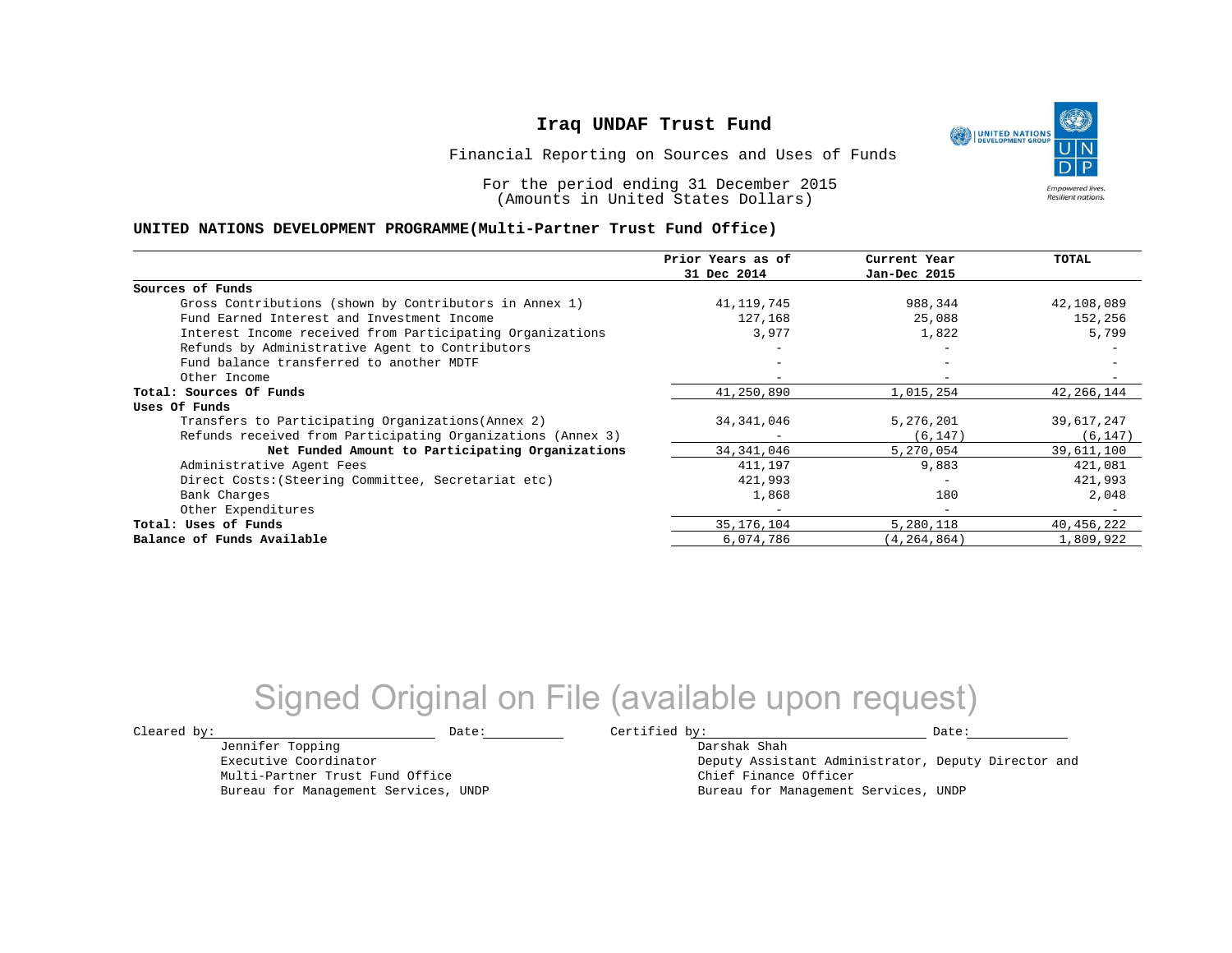O UNITED NATIONS **Empowered lives** Resilient nations.

Financial Reporting on Sources and Uses of Funds

For the period ending 31 December 2015 (Amounts in United States Dollars)

### **UNITED NATIONS DEVELOPMENT PROGRAMME(Multi-Partner Trust Fund Office)**

#### **Annex - 1: Gross Contributions**

|                                | Prior Years as of | Current Year             | <b>TOTAL</b> |
|--------------------------------|-------------------|--------------------------|--------------|
|                                | 31 Dec 2014       | Jan-Dec 2015             |              |
| Contributors                   |                   |                          |              |
| CANADIAN INTERNATIONAL DEVELOP | 2,621,046         | 90,235                   | 2,711,281    |
| GOVERNMENT OF AUSTRALIA        | 1,301,167         | 44,795                   | 1,345,962    |
| GOVERNMENT OF BELGIUM          | 54,282            | 1,869                    | 56,151       |
| GOVERNMENT OF DENMARK          | 9,798,244         | 17,556                   | 9,815,800    |
| GOVERNMENT OF FINLAND          | 316,428           | 10,894                   | 327,321      |
| GOVERNMENT OF GREECE           | 149,156           | 5,135                    | 154,291      |
| GOVERNMENT OF ICELAND          | 20,546            | 707                      | 21,253       |
| GOVERNMENT OF INDIA            | 205,459           | 7,073                    | 212,533      |
| GOVERNMENT OF IRELAND          | 50,395            | 1,735                    | 52,130       |
| GOVERNMENT OF ITALY            | 1,612,108         | 55,500                   | 1,667,608    |
| GOVERNMENT OF JAPAN            | 14,832,125        | 510,625                  | 15, 342, 750 |
| GOVERNMENT OF KUWAIT           | 205,459           | 7,073                    | 212,533      |
| GOVERNMENT OF LUXEMBOURG       | 95,288            | 3,280                    | 98,569       |
| GOVERNMENT OF NETHERLANDS      | 275,192           | 9,474                    | 284,666      |
| GOVERNMENT OF NEW ZEALAND      | 138,268           | 4,760                    | 143,028      |
| GOVERNMENT OF NORWAY           | 288,025           | 9,916                    | 297,940      |
| GOVERNMENT OF OATAR            | 205,459           | 7,073                    | 212,533      |
| GOVERNMENT OF REPUBLIC OF KORE | 862,929           | 29,708                   | 892,637      |
| GOVERNMENT OF SPAIN            | 3,828,660         | 131,809                  | 3,960,469    |
| GOVERNMENT OF TURKEY           | 369,827           | 12,732                   | 382,559      |
| SWEDISH INT'L DEVELOPMENT COOP | 3,199,493         | 19,319                   | 3,218,812    |
| The Scottish Goverment         | 484,731           | $\overline{\phantom{m}}$ | 484,731      |
| USAID                          | 205,459           | 7,073                    | 212,533      |
| Total: Contributions           | 41, 119, 745      | 988,344                  | 42,108,089   |

Signed Original on File (available upon request)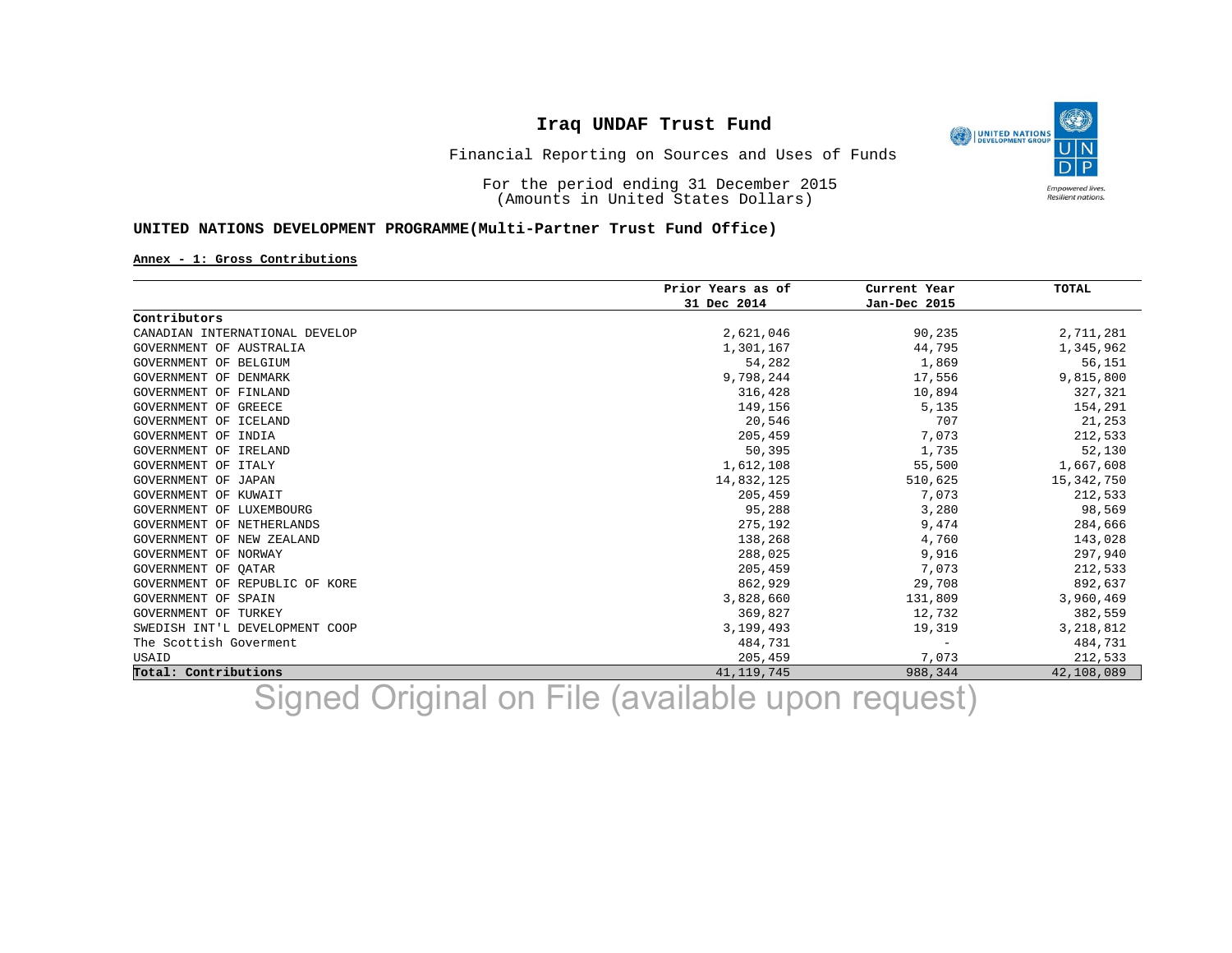O UNITED NATIONS **Empowered lives** Resilient nations.

Financial Reporting on Sources and Uses of Funds

For the period ending 31 December 2015 (Amounts in United States Dollars)

#### **UNITED NATIONS DEVELOPMENT PROGRAMME(Multi-Partner Trust Fund Office)**

#### **Annex - 2: Transfers to Participating Organizations**

|                                                | Prior Years as of | Current Year<br>Jan-Dec 2015 | TOTAL       |
|------------------------------------------------|-------------------|------------------------------|-------------|
|                                                | 31 Dec 2014       |                              |             |
| ESCWA                                          | 677,608           | 40,000                       | 717,608     |
| FAO                                            | 140,000           | $\overline{\phantom{a}}$     | 140,000     |
| UNDP                                           | 17,952,086        | 2,570,000                    | 20,522,086  |
| UNEP                                           | 140,000           | $\qquad \qquad -$            | 140,000     |
| UNESCO                                         | 2,792,229         | 140,000                      | 2,932,229   |
| UNFPA                                          | 2,051,094         | 110,000                      | 2,161,094   |
| UNHABITAT                                      | 2,263,947         | 130,000                      | 2,393,947   |
| UNICEF                                         | 3,091,746         | 1,956,201                    | 5,047,947   |
| UNOPS                                          | 1,038,592         | $\overline{\phantom{m}}$     | 1,038,592   |
| UNWOMEN                                        | 1,141,932         | 170,000                      | 1,311,932   |
| WHO                                            | 3,051,812         | 160,000                      | 3, 211, 812 |
| Total Transfers to Participating Organizations | 34, 341, 046      | 5,276,201                    | 39,617,247  |

# Signed Original on File (available upon request)